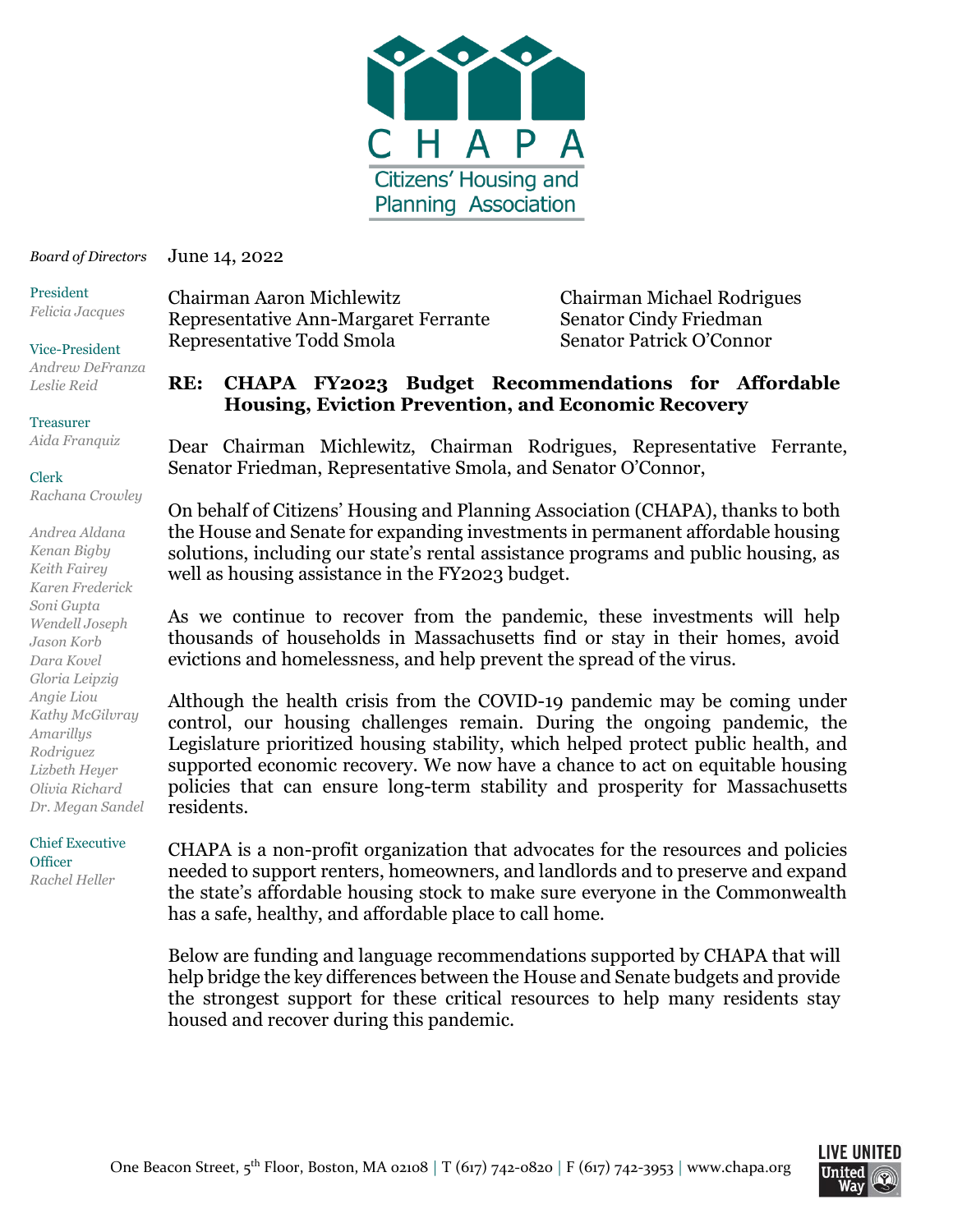# **MASSACHUSETTS RENTAL VOUCHER PROGRAM (MRVP) (7004-9024)**

- *Adopt \$154 million appropriation in Senate budget*
- *Adopt Senate language to establish a payment standard, cap tenant rent share at 30% of household income and include utilities in tenant rent payment*

Thank you to the House and Senate for increasing allocations for MRVP in FY2023 and allowing leftover funds to carry over in the next fiscal year. This funding increase can help support many new rental vouchers to help thousands of people find a stable home that they can afford during the pandemic. Increasing investments in long-term affordable housing solutions like our MRVP and public housing will help protect individuals, families, and our communities through the pandemic recovery.

CHAPA asks that you adopt the higher appropriation in Senate budget of \$154 million to enable new vouchers to be issued to households who are currently rent burdened.

In order to ensure that MRVP allocation is utilized fully, effectively and timely, CHAPA asks that you adopt the Senate language on:

- Establishing a payment standard payment standard between 100% and 110% of the fair market rent starting on January 1, 2023
- Lowering the tenant rent share to 30% of a household's income in the first year of occupancy once the payment standard is implemented while allowing beyond 40% of the household's income to be paid for rent at the tenant's option after the first year
- Including utilities in the tenant rent share

 $\overline{a}$ 

Currently, most MRVP voucher holders pay 40% of their income towards rent. Households paying more than 30% of their income towards rent are 'housing cost burdened, which leaves less income to pay other necessities like food, healthcare, and childcare. Families that are cost burdened have increased over time in Massachusetts<sup>1</sup> . Lowering the tenant rent share to 30% of income and including utilities will reduce the housing cost burden on many households with vouchers.

Implementing a payment standard, lowering the tenant rent share to 30%, and including utilities will better align the state MRVP program with federal Section 8 Housing Choice Voucher program making MRVP vouchers more competitive and effective to use in a tight housing market.

# **RESIDENTIAL ASSISTANCE FOR FAMILIES IN TRANSITION (RAFT) (7004-9316)**

- *Adopt \$150 million total appropriation from Senate budget*
- *Adopt Senate language restoring the RAFT benefit cap to \$10,000/household for FY23, allowing receipt of MassHealth or DTA assistance as eligibility for RAFT for households to demonstrate below 50% AMI income*

<sup>&</sup>lt;sup>1</sup> Greater Boston Housing Report Card. The Boston Foundation. 2021 Series. [https://www.tbf.org/news-and](https://www.tbf.org/news-and-insights/reports/2021/jun/greater-boston-housing-report-card-2021)[insights/reports/2021/jun/greater-boston-housing-report-card-2021](https://www.tbf.org/news-and-insights/reports/2021/jun/greater-boston-housing-report-card-2021)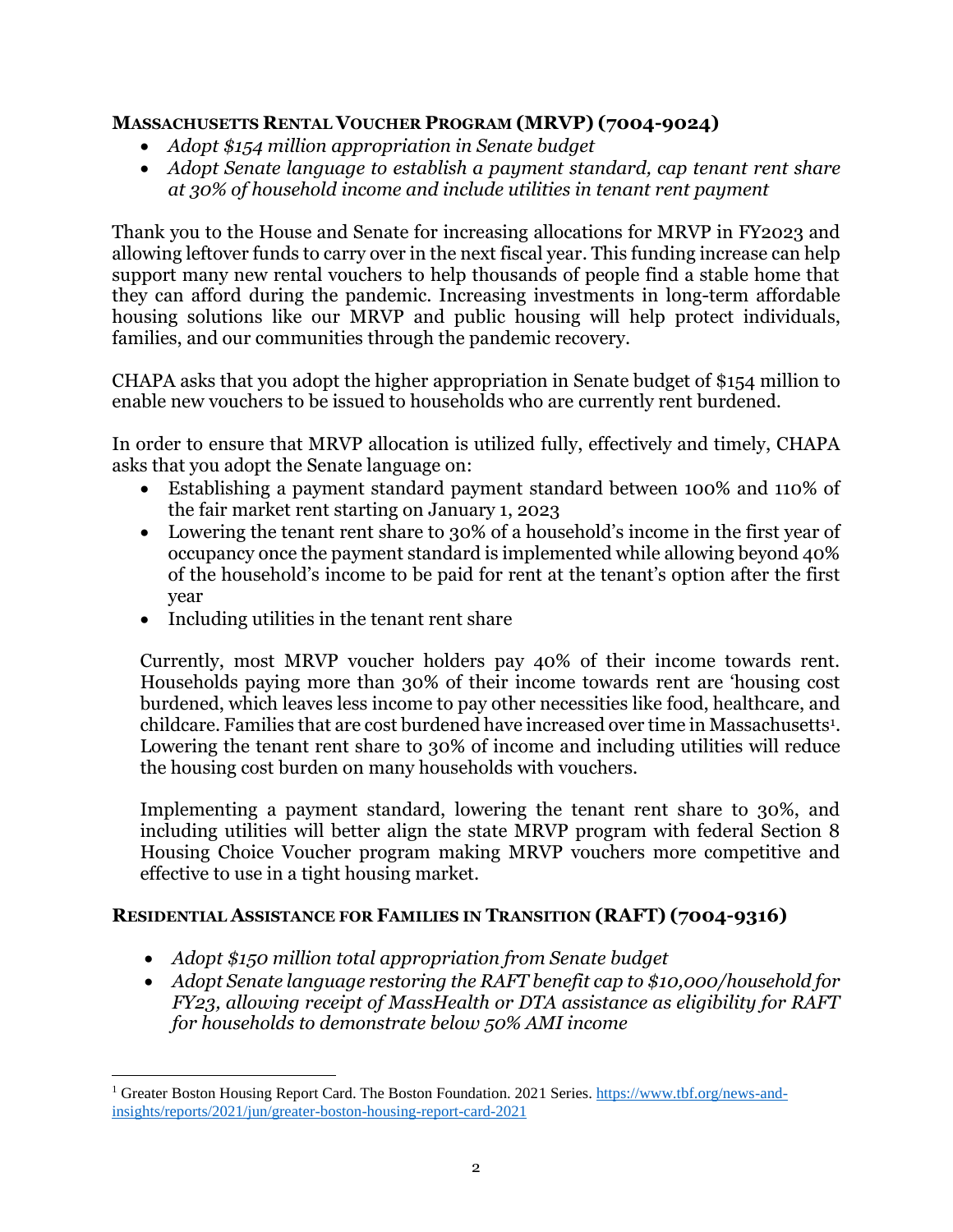- *Adopt House language to expand categories of households eligible for RAFT with incomes above 50% area median income (AMI) but below 60% AMI*
- *Consider adding language that would not require additional documentation, like notice to quit, utility shut off notice, summary process summons for accessing RAFT*

Thanks to both the House and Senate for demonstrating support for RAFT and de-linking RAFT and HomeBASE allowing households to access the maximum of both programs and allowing carryover of leftover funds from previous fiscal year. CHAPA asks that you adopt the \$150 million total appropriation for RAFT provided in the Senate budget. The additional funds will help provide rental assistance given that the federal funds for emergency rental assistance have ended. These funds will also help support homeowners facing foreclosure with emergency mortgage assistance.

We request that you to adopt the Senate language to allow the maximum benefit of \$10,000 for FY2023. Unfortunately, with the federal funds for emergency rental assistance program (ERAP) ending, many households may be forced into evictions. Without a higher benefit amount, households that owe more than \$7,000 in rent are at the risk of being evicted.

We also request you to adopt the House language to expand categories of households eligible for RAFT with incomes above 50% area median income (AMI) but below 60% AMI. Extending the maximum RAFT benefits will help households catch up on missed rent or mortgage payments.

We request you consider adding language that ensure that households are able to access RAFT without requiring to notice quit, utility shut off notice and summary process summons. By the time a households receives these notices, they are closer to the eviction process. Receiving rental assistance prior to receiving these notices is critical to maintain tenancy and housing stability. Following language can be added to the line item to ensure access to RAFT:

*"provided further, that to be eligible for funds or services in 7004-9316, it is not necessary for a household to have received a shut-off notice from a utility company, notice to quit, or summary process summons and complaint or otherwise be subject to summary process pursuant to chapter 239*"

# **MASSACCESS REGISTRY (4120-4001)**

*Adopt\$150,000 appropriation in Senate budget*

Thanks to the House and Senate for supporting this line item. The [MassAccess website](https://www.massaccesshousingregistry.org/) helps people to find affordable rental and homeownership opportunities in Massachusetts. The MassAccess Housing Registry line item has been level-funded for 12 years and this is the first time we are requesting an increase to modernize housing search and ensure that people can find the affordable housing that has been developed throughout the Commonwealth.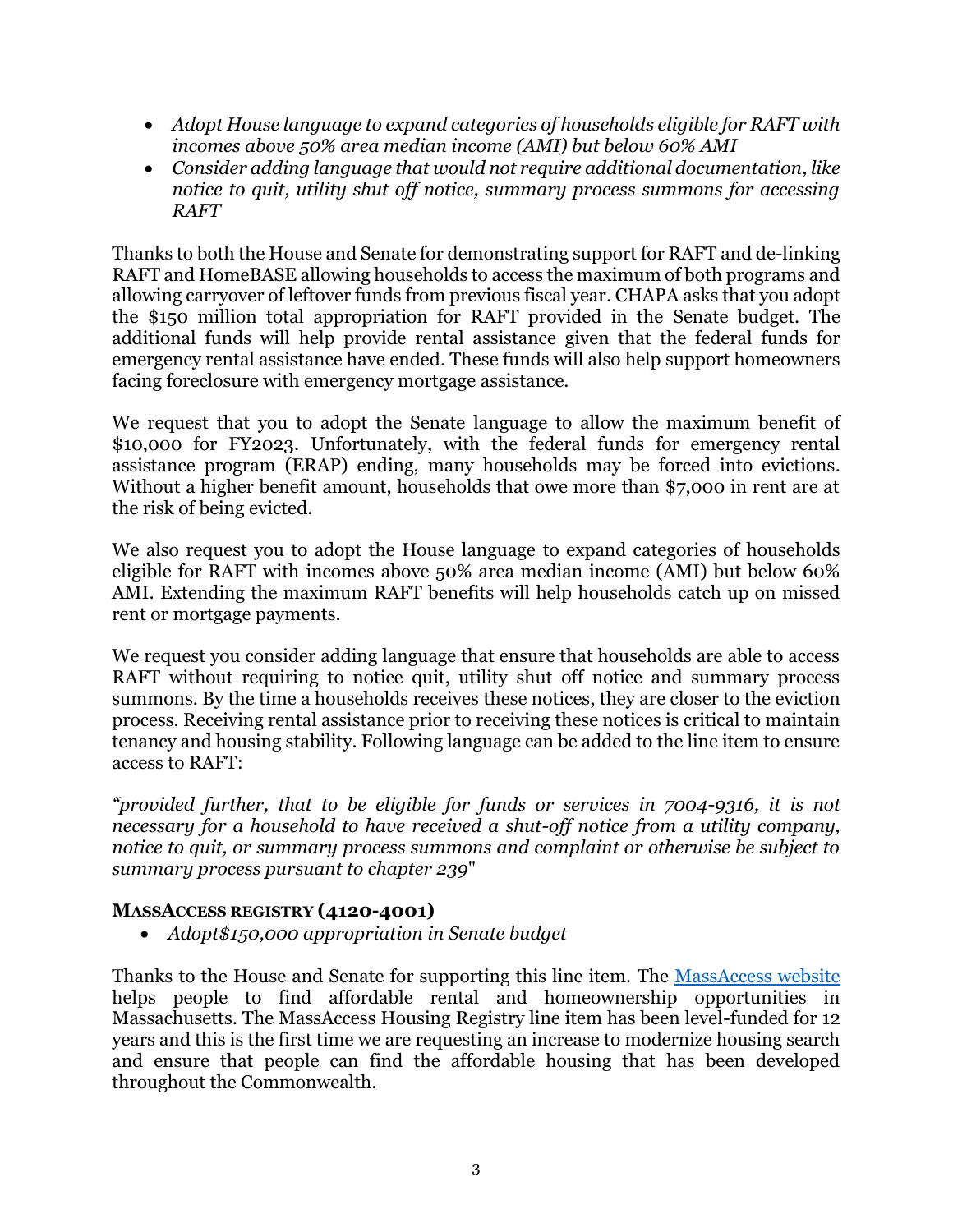The \$70,000 increase will help support the replacement of MassAccess with two technologically modern websites for rentals [\(Housing Navigator](https://housingnavigatorma.org/) – which already up and running) and homeownership opportunities (MyMassHome – which needs additional funding to go live). The modest increase in funding will ensure that people can find the affordable housing that has been developed throughout the Commonwealth. In order for people to have opportunities to live in the communities they choose, it is critical that they know where affordable homes are located!

# **HOUSING CONSUMER EDUCATION CENTERS (7004-3036)**

- *Adopt\$9.7 million appropriation in House budget*
- *Adopt language change in House budget that adds \$1.5 million for housing stabilization services under the eviction diversion initiative who face significant barriers to sustaining housing payments*

Thank you to both House and Senate for supporting this program. The HCECs line item supports regional housing organizations that offer anyone in the Commonwealth a wide range of resources, including housing search assistance, eviction prevention, and homebuyer and foreclosure counseling. HCECs are also essential to delivering other housing resources, such as RAFT and HomeBASE. The additional allocation will help provide housing stabilization services as households are still facing financial hardships and housing insecurity.

#### **HOMEBASE (7004-0108)**

- *Adopt \$59.4 million appropriation in House budget*
- *Adopt Senate language that eliminates the income eligibility limit for families enrolled in HomeBASE*
- *Adopt language change in Senate budget that allows eligible households to maximize both HomeBASE and RAFT benefits*

Thanks to both the House and Senate for supporting HomeBASE. CHAPA respectfully asks that you adopt the House appropriation of \$59.4 million and the Senate version of this language that eliminates the income eligibility limit for families enrolled in HomeBASE. This would help participating families to have the opportunity to increase their income without fear of being terminated from HomeBASE.

# **HOME & HEALTHY FOR GOOD (7004-0104)**

*Adopt\$6.39 million appropriation in House budget*

Home and Healthy for Good (HHG) provides housing and supportive services to chronically homeless individuals through a housing first model that is less costly and more effective than managing residents' homelessness and health problems on the street or in shelter. HHG also supports a pilot program to provide shelter and support services for LGBTQ unaccompanied homeless youths.

# **ACCESSIBLE AFFORDABLE HOUSING GRANTS (AAHG) (7004-9031)**

*Adopt \$2.5 million appropriation in Senate budget*